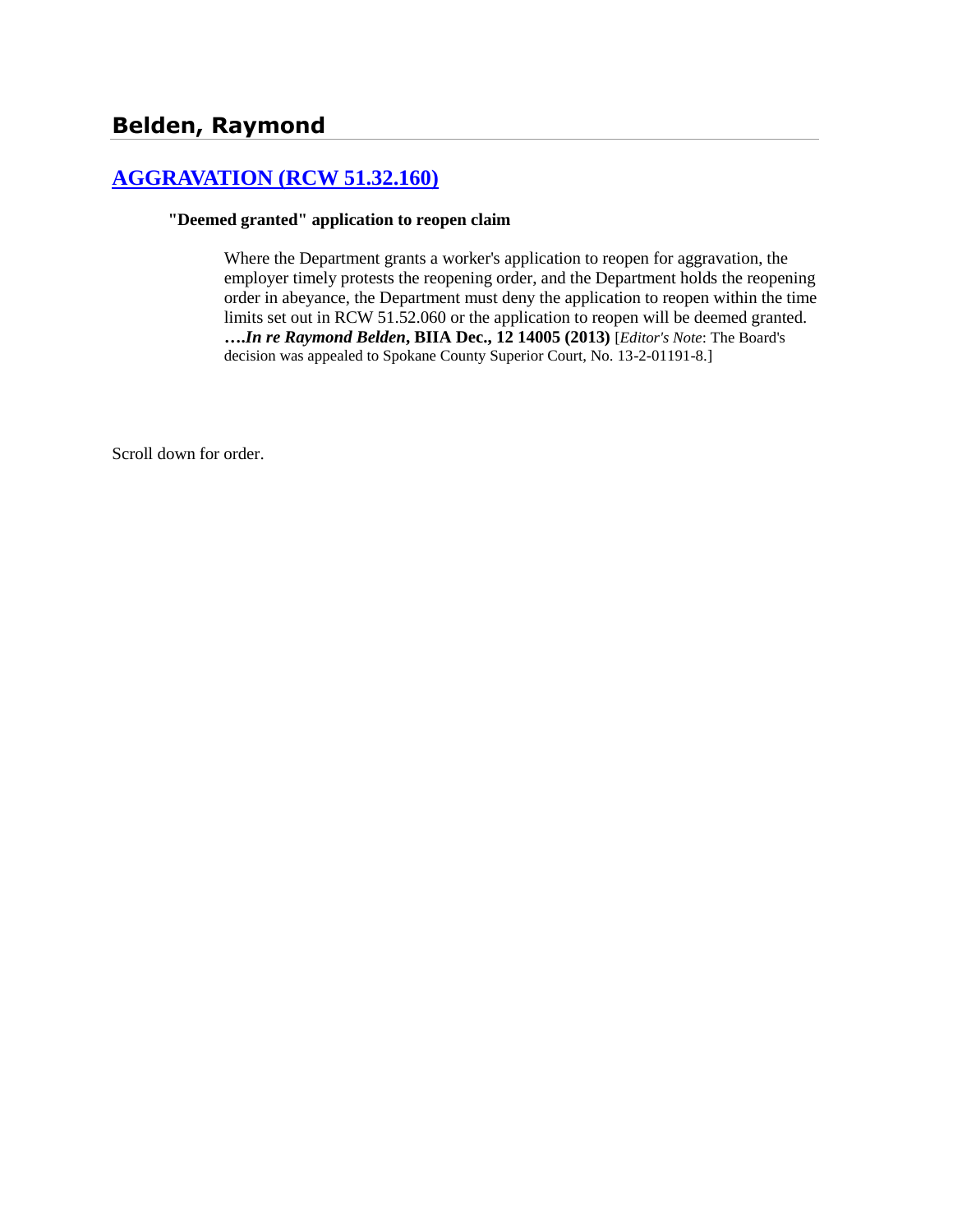## **BEFORE THE BOARD OF INDUSTRIAL INSURANCE APPEALS STATE OF WASHINGTON**

**)**

**IN RE: RAYMOND W. BELDEN ) DOCKET NO. 12 14005**

**CLAIM NO. AM-98687 ) DECISION AND ORDER**

APPEARANCES:

1

2

3 4

5

6

- Claimant, Raymond W. Belden, by Beemer & Mumma, per Brian L. Ernst
- 7 8 9 Employer, Krueger Sheet Metal Co., by Building Industry Association of Washington, per Teresa Sheldon
- 10 11 12 Department of Labor and Industries, by The Office of the Attorney General, per Annika Scharosch, Assistant

13 14 15 16 17 18 19 20 21 The claimant, Raymond W. Belden, filed an appeal with the Board of Industrial Insurance Appeals on April 10, 2012, from an order of the Department of Labor and Industries dated April 5, 2012. In this order, the Department affirmed orders dated March 16, 2012, and March 19, 2012. In the March 16, 2012 order, the Department corrected and superseded a September 6, 2012 order and denied the application to reopen the claim because the medical record showed the conditions caused by the injury had not worsened since final claim closure. In the March 19, 2012 order, the Department established an overpayment for provisional time-loss compensation benefits paid for the period July 15, 2011, through November 30, 2011. The Department order is **REVERSED AND REMANDED**.

## **DECISION**

23 24 25 26 27 28 As provided by RCW 51.52.104 and RCW 51.52.106, this matter is before the Board for review and decision. The employer and Department filed timely Petitions for Review of a Proposed Decision and Order issued on January 3, 2013, in which the industrial appeals judge reversed and remanded the Department order dated April 5, 2012. We granted review to take this opportunity to explain the impact of the 1995 amendments to RCW 51.52.060 in relation to administration of an application to reopen a claim.

29 30 31 Mr. Belden moved for summary judgment under authority of Civil Rule 56. He maintained his application to reopen his claim should be "deemed granted" as a matter of law. Briefing by the parties was filed and oral argument heard. We adopt the list of documents as designated in the

32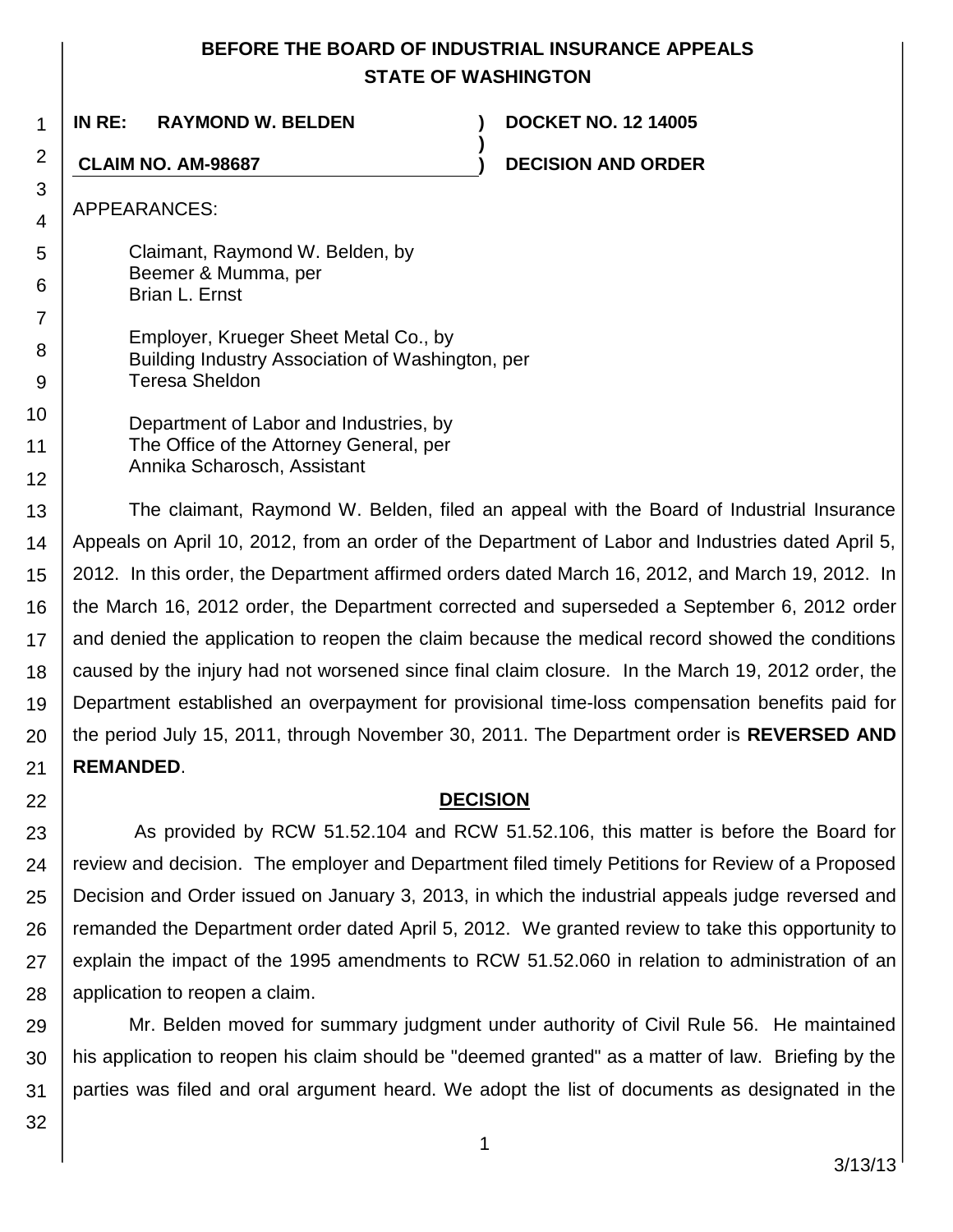1 2 3 Proposed Decision and Order as the documents called to our attention prior to issuing this order. We agree with Mr. Belden and our industrial appeals judge that Mr. Belden's application to reopen is deemed granted.

4 5 6 7 8 9 10 11 RCW 51.32.160(1)(d) provides that an application to reopen shall be granted if the Department does not issue an order denying the application within the prescribed time period. Here, the Department issued an order in which it granted the application to reopen within the prescribed time frame but after a timely protest reversed its decision and denied the application after the prescribed time frame had expired. We conclude that the statute requires the application be denied within the prescribed time frame and the protest of an order that grants the application does not relieve the Department of the obligation to deny the application within the statutorily prescribed time frame.

12 13 14 15 Mr. Belden sustained an industrial injury on February 1, 2011, in the course of his employment for Krueger Sheet Metal Company. The claim was allowed by Department order dated February 11, 2011, and later closed by an April 29, 2011 order. The closing order was not protested or appealed and it became final and binding.

16 17 18 19 20 21 22 23 24 25 26 27 28 On August 3, 2011, the Department received Mr. Belden's application to reopen his claim in which he alleged worsening of conditions related to the industrial injury. On September 6, 2011, the Department reopened the claim and approved payment of provisional time-loss compensation benefits payments. The employer timely protested the September 6, 2011 order and each of the time-loss compensation benefits orders. On October 27, 2011, the Department informed the parties by its order that it was reconsidering the September 6, 2011 reopening order and the provisional time-loss compensation benefits orders, thereby holding them in abeyance. After a lengthy delay, on March 16, 2012, the Department corrected and superseded the September 6, 2011 order and denied Mr. Belden's application to reopen his industrial injury claim. On March 19, 2012, the Department issued an overpayment order for provisional time-loss compensation benefits paid to Mr. Belden from July 15, 2011, through November 30, 2011. Mr. Belden filed a protest on March 27, 2012. On April 5, 2012, the Department affirmed its March 16 and 19, 2012 orders. Mr. Belden appealed the April 5<sup>,</sup> 2012 order to this Board.

- 29
- 30
- 31
- 32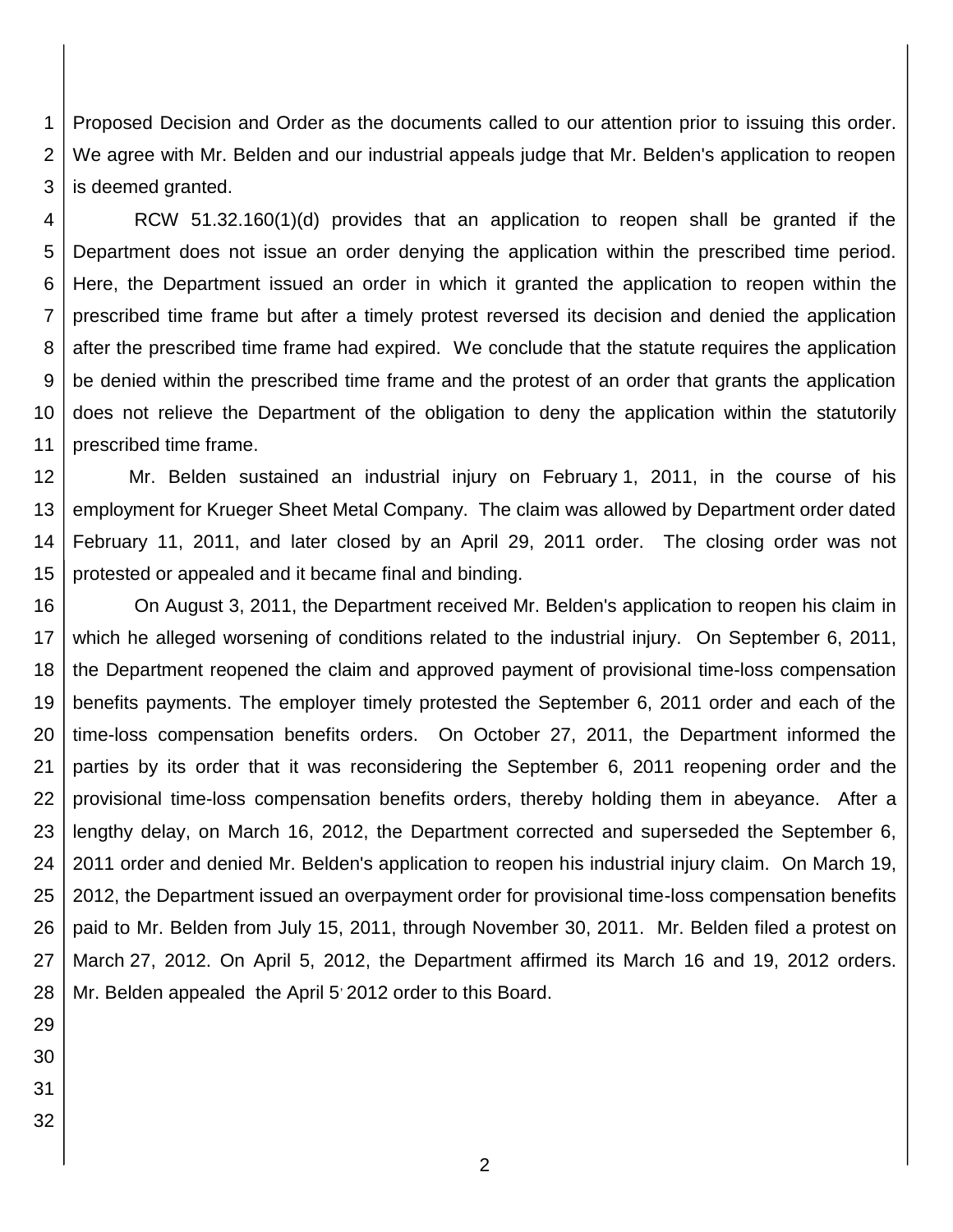RCW 51.32.160 governs applications to reopen closed claims for aggravation of condition. Section (1)(d) provides:

> If an **order denying** an application to reopen filed on or after July 1, 1988, is not issued within ninety days of receipt of such application by the self-insured employer or the department, such application shall be deemed granted. However, for good cause, the department may extend the time for making the final determination on the application for an additional sixty days.

#### (Emphasis added.)

1

2

3

4

5

6

7

8

This provision was added to RCW 51.32.160 in 1988. Laws of 1988, ch. 161, § 11.

9 10 11 12 13 14 15 16 17 18 19 20 21 22 Not long after the 1988 amendment was enacted there were a number of appeals in cases in which the Department issued an "order denying" an application to reopen the claim within the time prescribed but then on its own motion immediately directed that the order denying the application to reopen be held in abeyance. We held such action by the Department was prohibited because it rendered the "deemed granted" provision completely illusory. *See*, for example, *In re John Aitchison,* BIIA Dec., 90 4447 (1990); *In re Donald Schroeder*, BIIA Dec., 90 3177 (1990); and *In re Virginia Watts*, BIIA Dec., 90 3816 (1990). In each of those cases we held the applications to reopen the claims were "deemed granted." However, the Washington Supreme Court later upheld the Department's practice in *Tollycraft Yachts Corp. v. McCoy,* 122 Wn.2d 426 (1993). The court held the right of the Department to hold a decision in abeyance under the provisions of RCW 51.52.060 must be considered separately from the deemed granted provisions of RCW 51.32.160. At the time, RCW 51.52.060 allowed the Department to hold an order in abeyance for a period of ninety days, a period that could be extended up to an additional ninety days for good cause.

Responding to *Tollycraft*, in 1995 the legislature amended RCW 51.52.060, limiting the Department's abeyance authority to that found in RCW 51.32.160(1)(d). RCW 51.52.060, in relevant part, currently provides:

> (4) The department, either within the time limited for appeal, or within thirty days after receiving a notice of appeal, may:

(a) Modify, reverse, or change any order, decision, or award; or

 (b)(i) Except as provided in (b)(ii) of this subsection, hold an order, decision, or award in abeyance for a period of ninety days which time period may be extended by the department for good cause stated in writing to all interested parties for an additional ninety days pending further investigation in light of the allegations of the notice of appeal; or

3

23

24

25

26

27

28

29

30

31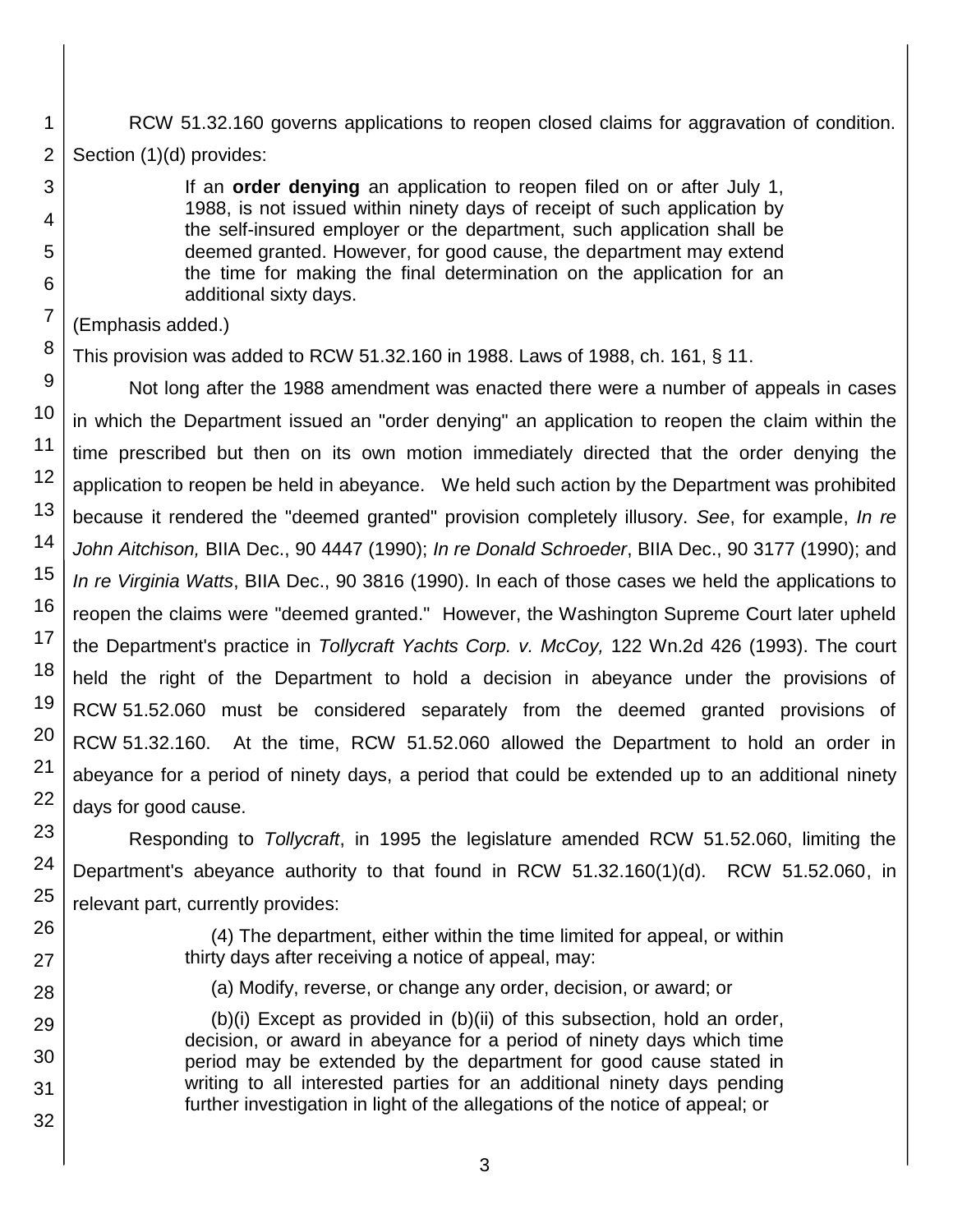**(ii) Hold an order, decision, or award issued under RCW [51.32.160](http://apps.leg.wa.gov/RCW/default.aspx?cite=51.32.160) in abeyance for a period not to exceed ninety days from the date of receipt of an application under RCW [51.32.160.](http://apps.leg.wa.gov/RCW/default.aspx?cite=51.32.160) The department may extend the ninety-day time period for an additional sixty days for good cause.**

 For purposes of this subsection, good cause includes delay that results from conduct of the claimant that is subject to sanction under RCW [51.32.110.](http://apps.leg.wa.gov/RCW/default.aspx?cite=51.32.110)

 The board shall deny the appeal upon the issuance of an order under (b)(i) or (ii) of this subsection holding an earlier order, decision, or award in abeyance, without prejudice to the appellant's right to appeal from any subsequent determinative order issued by the department.

 **This subsection (4)(b) does not apply to applications deemed granted under RCW [51.32.160.](http://apps.leg.wa.gov/RCW/default.aspx?cite=51.32.160)**

 **(5) An employer shall have the right to appeal an application deemed granted under RCW [51.32.160](http://apps.leg.wa.gov/RCW/default.aspx?cite=51.32.160) on the same basis as any other application adjudicated pursuant to that section.** 

14 (Emphasis added).

1

2

3

4

5

6

7

8

9

10

11

12

13

15 16 17 18 19 20 21 22 23 Under the 1995 amendments, the time limitations of RCW 51.32.160(1)(d) and RCW 51.52.060(4)(b)(ii) run concurrently. The abeyance provisions of RCW 51.52.060(4)(b)(ii) do not apply when the application to reopen the claim has already been deemed granted. However, the 1995 amendments also make it clear that an employer would still have the right to appeal a "deemed granted" order to the Board and contest, on the merits, the issue of whether there had been an aggravation of condition. Thus, while the deemed granted provision may limit an employer's right to request reconsideration by the Department of an order determining an application to reopen was "deemed granted," it does not preclude an employer from appealing such an order to the Board. *In re Stephen Murphy,* BIIA Dec., 02 12603 (2003).

24 25 26 27 28 29 30 After the time limitations of RCW 51.32.160(1)(d) and RCW 51.52.060(4)(b)(ii) have passed, the Department loses the authority to hold an order issued under RCW 51.32.160 in abeyance. *In re Nancy Stumbaugh*, BIIA Dec., 95 7068 (1996). However, if the Department has entered a timely order denying an application to reopen a claim under RCW 51.32.160(1)(d), the Department might thereafter exceed the time limitations of RCW 51.52.060(4)(b)(ii) in response to a protest or appeal. If a party has protested an order in which the Department denied reopening issued under RCW 51.32.160, the Department has fulfilled its obligation under RCW 51.52.060(4)(b)(ii) and can reconsider its decision. *In re Joseph Brown*, BIIA Dec., 96 4577 (1996).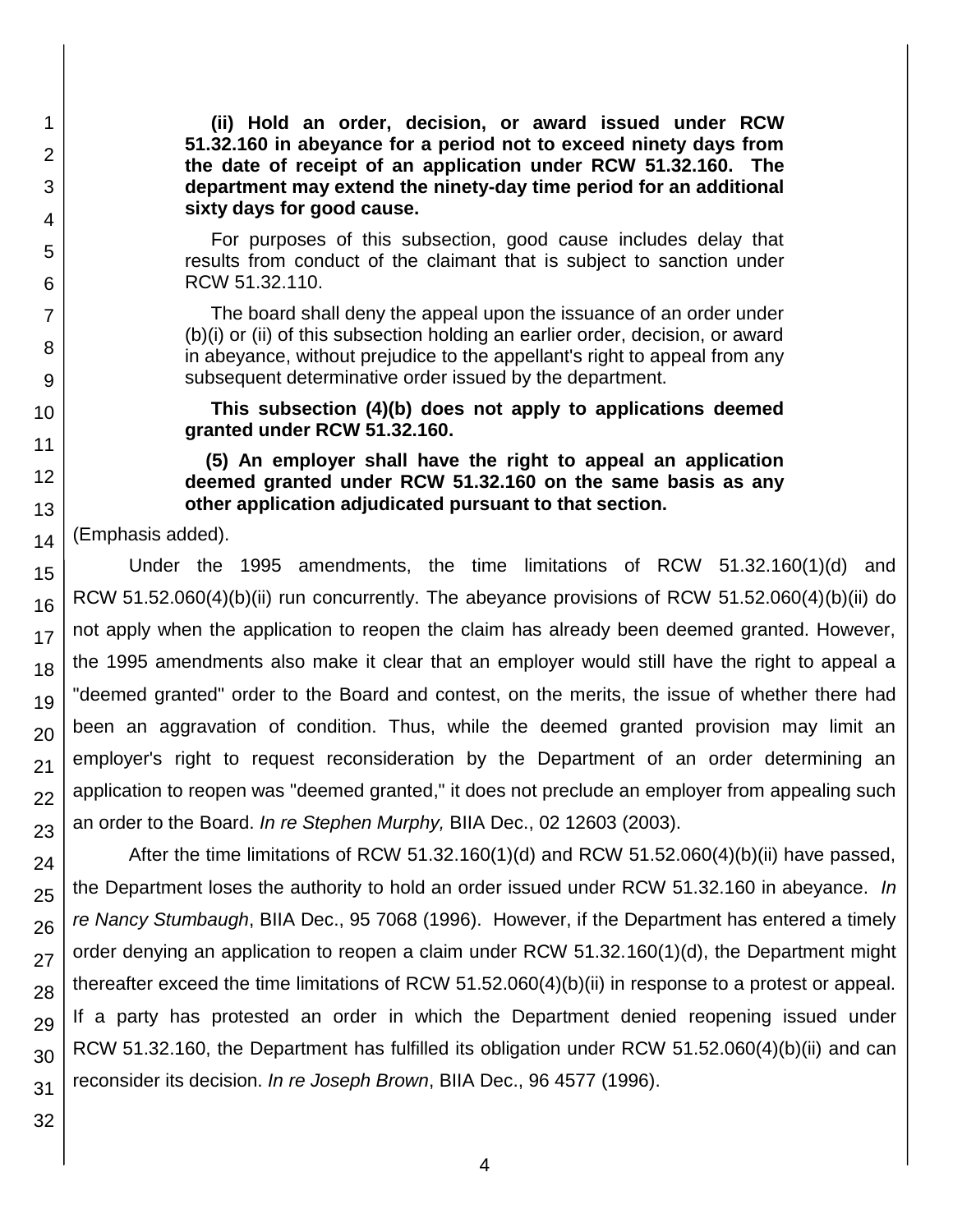1 2 3 4 5 6 7 8 9 10 11 12 This case is distinguishable from the aforementioned cases. Here the Department granted Mr. Belden's application to reopen, then after a protest by the employer it held the reopening order in abeyance for a significant time. The Department received Mr. Belden's application to reopen on August 3, 2011. When the Department issued the order on September 6, 2011, and granted the application, the period available for the Department to deny the application was not tolled. The Department's decision window was until November 1, 2011, the 90th day following its receipt of the application, and the last day it could take action on Mr. Belden's reopening application. The Department did not take further action on the application within this time frame, nor did the Department issue any order in which it declared there was good cause to extend the decision period. Because no extension order was entered, and no "order denying" the application to reopen the claim was issued by November 1, 2011, the application to reopen the claim is "deemed granted."

13 14 15 16 17 18 19 The Department waited until March 16, 2012, before it denied Mr. Belden's request to reopen his industrial injury claim. Here the remedy for the delay is specified by RCW 51.32.160(1)(d). Mr. Belden's application to reopen his claim must be deemed granted. An employer may appeal a deemed granted order in the same manner as any other application adjudicated under this section. RCW 51.32.160(5). The Department order dated April 5, 2012, is reversed and remanded, and we adopt our industrial appeals judge's findings of fact and conclusions of law.

#### **FINDINGS OF FACT**

20

21

22

23

24

25

26

27

28

29

30

31

- 1. On July 16, 2012, an industrial appeals judge certified the parties had agreed to include the Jurisdictional History in the Board record.
- 2. The claimant, Raymond W. Belden, sustained an injury on February 1, 2011, while acting in the course of employment with his employer, Krueger Sheet Metal Company. His claim for injury was timely filed, the claim was allowed, and the claim was closed by a final order dated April 29, 2011
- 3. On August 3, 2011, Mr. Belden filed an application to reopen his claim for aggravation of condition. On September 6, 2011, the Department issued an order in which it reopened the claim, effective July 15, 2011. On October 26, 2011, the employer filed a Protest and Request for Reconsideration of the order dated September 6, 2011. On October 27, 2011, the Department issued an order in which it indicated it was reconsidering the order dated September 6, 2011. At no time on or before November 1, 2011, did the Department enter an order in which it extended for good cause the time in which it had to issue a final determination.
	- 5